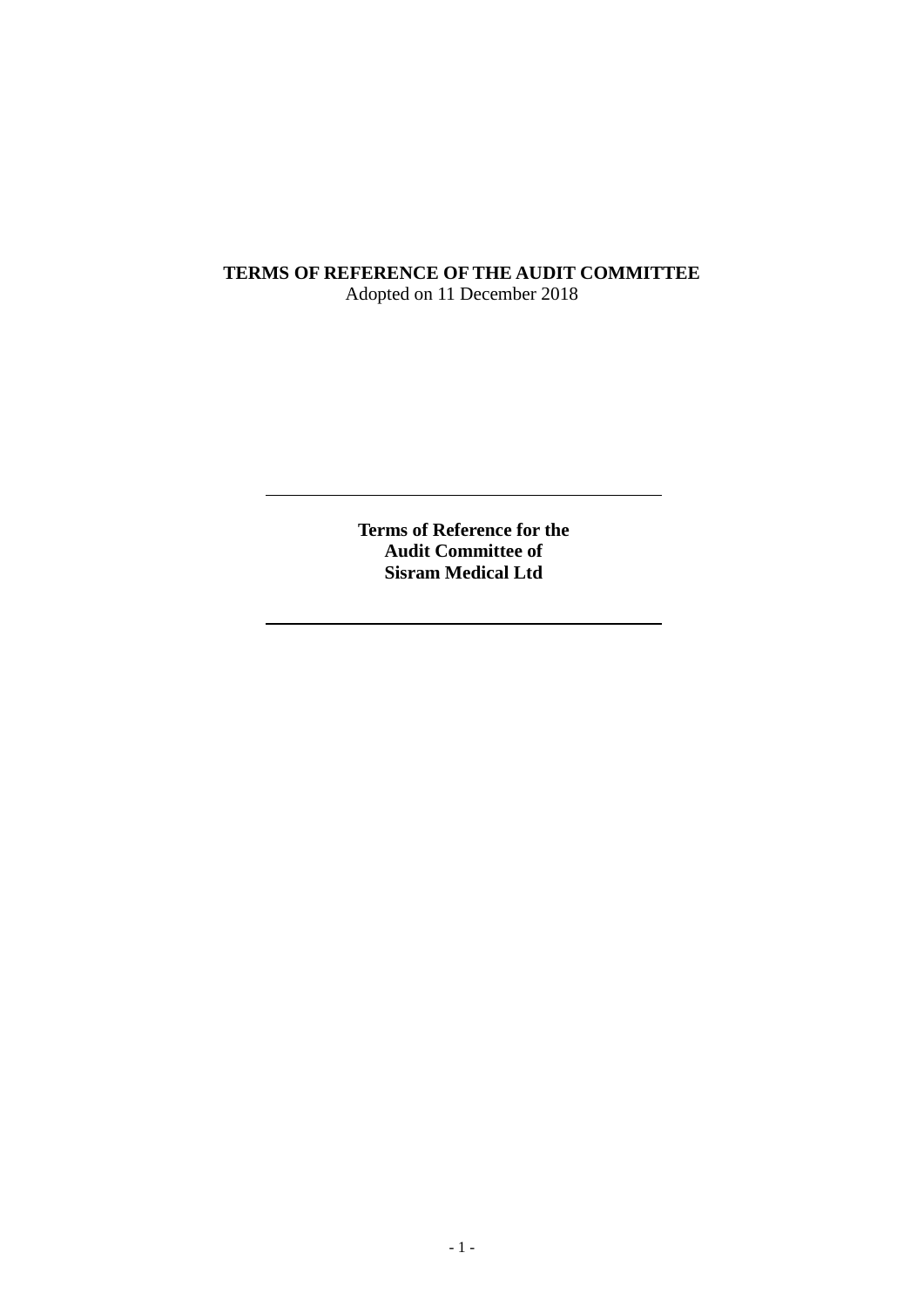# **Definitions**

1. For the purposes of these terms of reference (the *Terms*):

*Articles of Association* means the articles of association of the Company;

*Audit Committee* means the audit committee established by resolution of the Board in accordance with these Terms;

*Board* means the board of directors of the Company;

*Chief Financial Officer* means the senior officer of the Company responsible for financial management as appointed by the Board from time to time;

*Company* means Sisram Medical Ltd;

*Company Secretary* means the company secretary of the Company;

*Directors* means the members of the Board;

*External Director* means a Director if he or she would be an external director under the Israeli Companies Law;

*Group* means the Company and its subsidiaries;

*Israeli Companies Law* mean the Companies Law 5759-1999 of Israel, effective from 1 February 2000, as amended from time to time, and the regulations promulgated thereunder;

*Listing Rules* mean the Rules Governing the Listing of Securities on The Stock Exchange of Hong Kong Limited (as amended from time to time);

*Management* means any persons discharging an executive management role within the Group;

*Shareholders* means the shareholders of the Company from time to time; and

*Stock Exchange* means The Stock Exchange of Hong Kong Limited.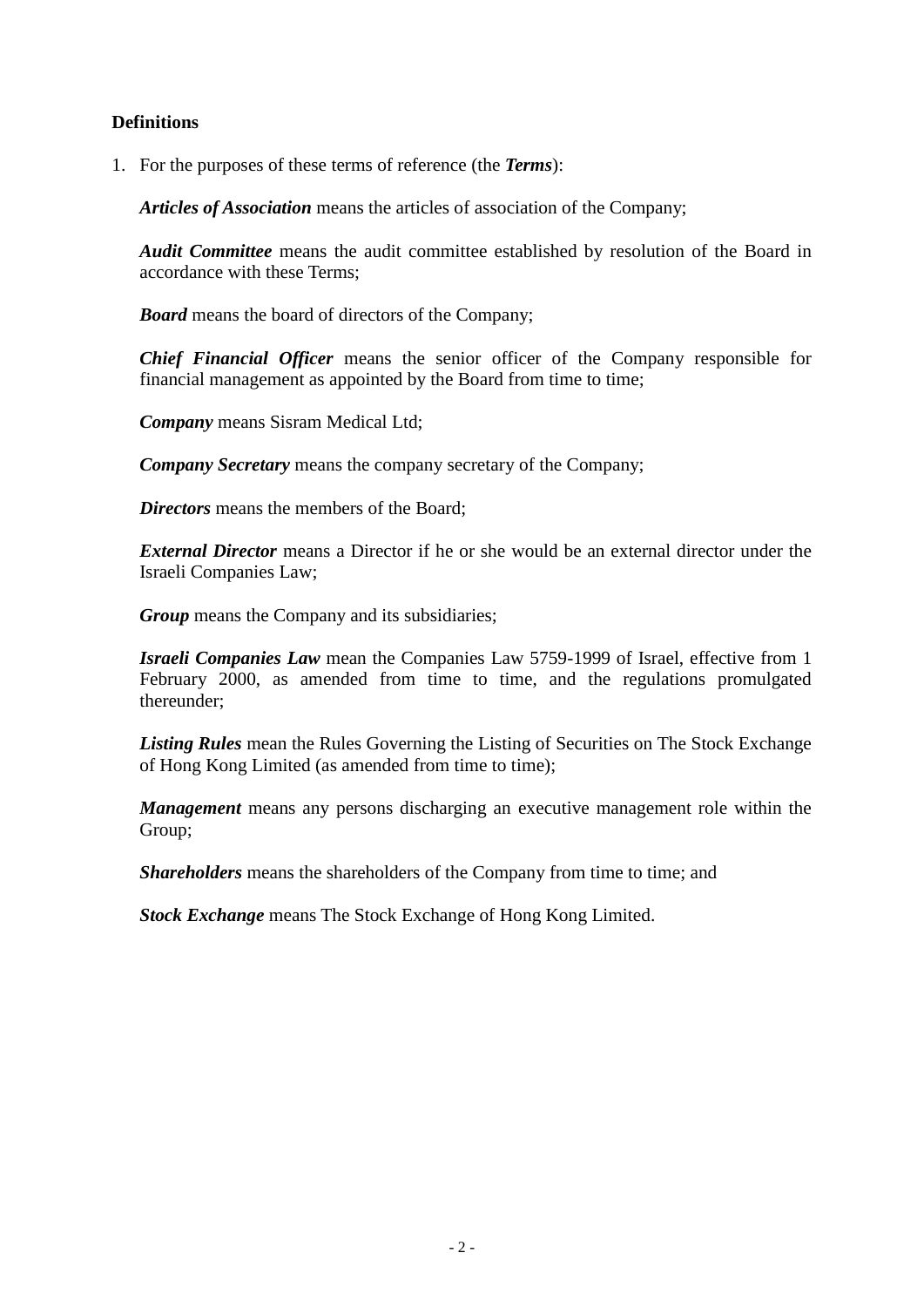# **Establishment**

2. The Audit Committee was established by resolution of the Board on 30 August 2017.

# **Membership**

- 3. The members of the Audit Committee shall be appointed by the Board from among the non-executive Directors only and shall consist of not less than three members, a majority of whom shall be independent non-executive Directors and at least one of whom shall be an independent non-executive Director with appropriate professional qualifications or accounting or related financial management expertise as required by Rule 3.10(2) of the Listing Rules. In addition, relevant Israeli laws and regulations require that all External Directors appointed in accordance with Israeli laws and regulations shall be included in the Audit Committee, and a majority of the Audit Committee shall be comprised of Directors who are either External Directors or independent directors (as defined under the Israeli Companies Law). Directors who have various potential sources of conflict of interest are ineligible to be on the Audit Committee, including but not limited to (a) the chairman of the Board, (b) any Director who is employed by the Company or employed by the Company's controlling shareholders or by another corporation under the same control, (c) any Director who provides services on a routine basis to the Company, to the Company's controlling shareholder or to another corporation under the same control, (d) any Director whose primary source of income relies on the controlling shareholder of the Company or (e) a controlling shareholder of the Company or relative of the same. The quorum for meetings of the Audit Committee shall be two members of whom at least one shall be an independent non-executive Director. If at any time the Audit Committee exceeds 3 members, then a quorum shall be a majority of its members, of whom the majority must be either External Directors or "independent directors" (as defined under the Israeli Companies Law) and at least must be one External Director.
- 4. Appointments to the Audit Committee shall be for a period of up to three years, which may be extended by the Board provided that a majority of the committee members remain independent non-executive Directors.
- 5. A former partner of the Company's existing auditing firm shall be prohibited from acting as a member of the Audit Committee for a period of two years from the date of his ceasing:
	- (a) to be a partner of the firm; or
	- (b) to have any financial interest in the firm,

whichever is the later.

6. The chairman of the Audit Committee shall be appointed by the Board and shall be an independent non-executive Director and an External Director.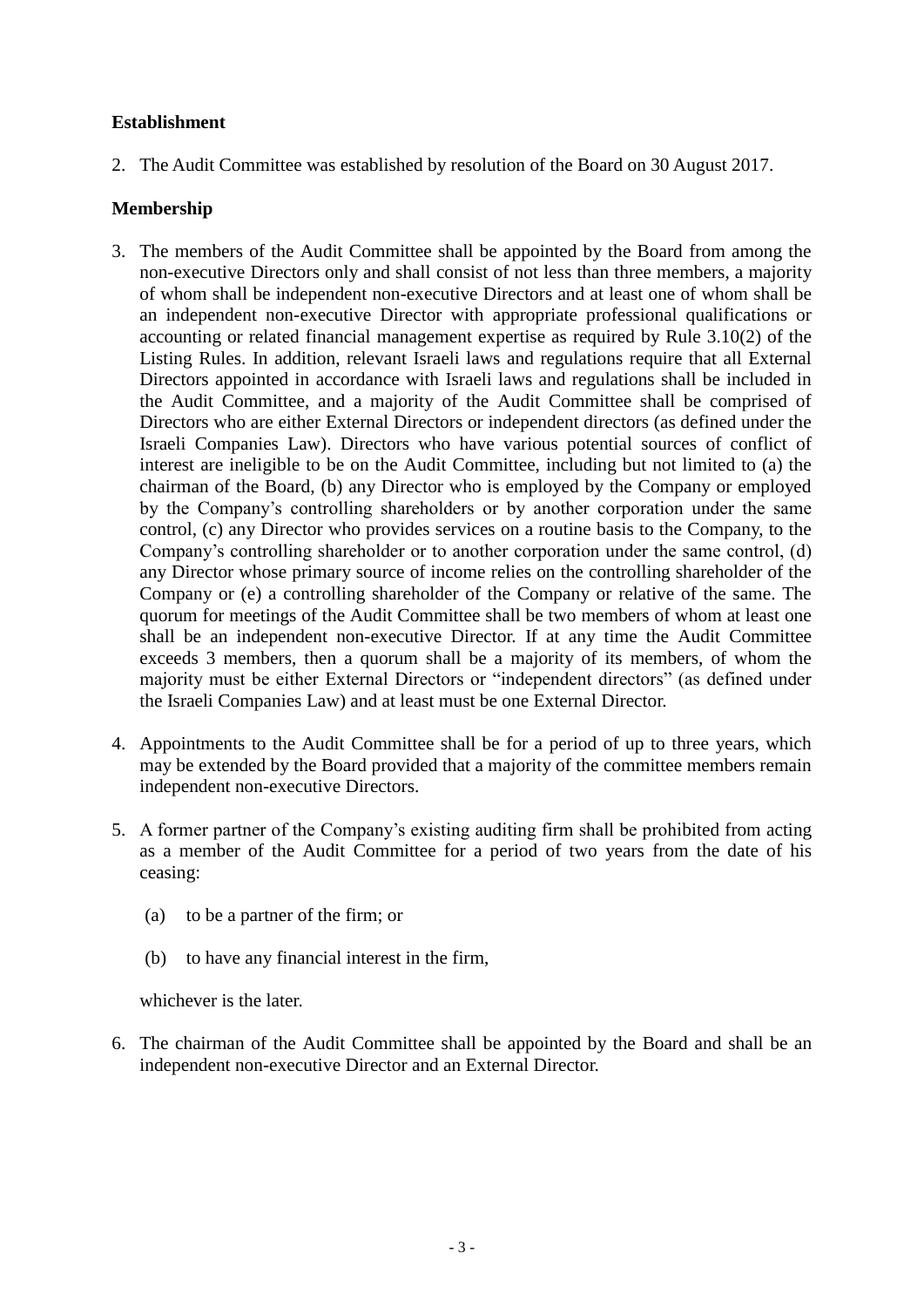#### **Attendance at meetings**

7. The Chief Financial Officer, the head of internal audit of the Company and a representative of the external auditors shall normally attend meetings of the Audit Committee. At least once a year the Audit Committee shall meet with the external and internal auditors separately without the executive Directors or Management being present. Any individual who is not eligible to be a member of the Audit Committee, may not attend its meetings.

### **Frequency and procedure of meetings**

- 8. Meetings of the Audit Committee shall be held not less than twice a year. The external auditors may request a meeting if they consider that one is necessary.
- 9. An agenda and other relevant documents should be sent in full to all members in a timely manner and at least three days before the intended date of a meeting of the Audit Committee (or such other period as may be agreed by its members).
- 10. Meetings of the Audit Committee may follow the same procedures as those for meetings of the Board under the relevant provisions in the Articles of Association, as amended from time to time.
- 11. Management is obliged to supply the Audit Committee with adequate information in a timely manner in order to enable it to make informed decisions. The information supplied must be complete and reliable. Where any member requires more detailed and complete information from Management, that member should make any additional necessary enquiries. The Audit Committee and each member shall have separate and independent access to Management.

#### **Annual general meetings**

12. The chairman of the Audit Committee (or in his absence, his duly appointed delegate) shall attend the Company's annual general meetings and be prepared to respond to any Shareholders' questions on the Audit Committee's activities.

#### **Authority**

- 13. The Audit Committee is authorised by the Board to perform any activity within these Terms. It is authorised to seek any information it requires from any employee of the Group and all employees are directed to co-operate with any request made by the Audit Committee.
- 14. The Audit Committee is authorised by the Board to obtain, at the Company's expense, external independent professional advice and to secure the attendance of outsiders with relevant experience and expertise if it considers this necessary. The Audit Committee shall be provided with sufficient resources to perform its duties. The Audit Committee shall be responsible for establishing the selection criteria, selecting, appointing and setting the terms of reference for any external party who advises the Audit Committee.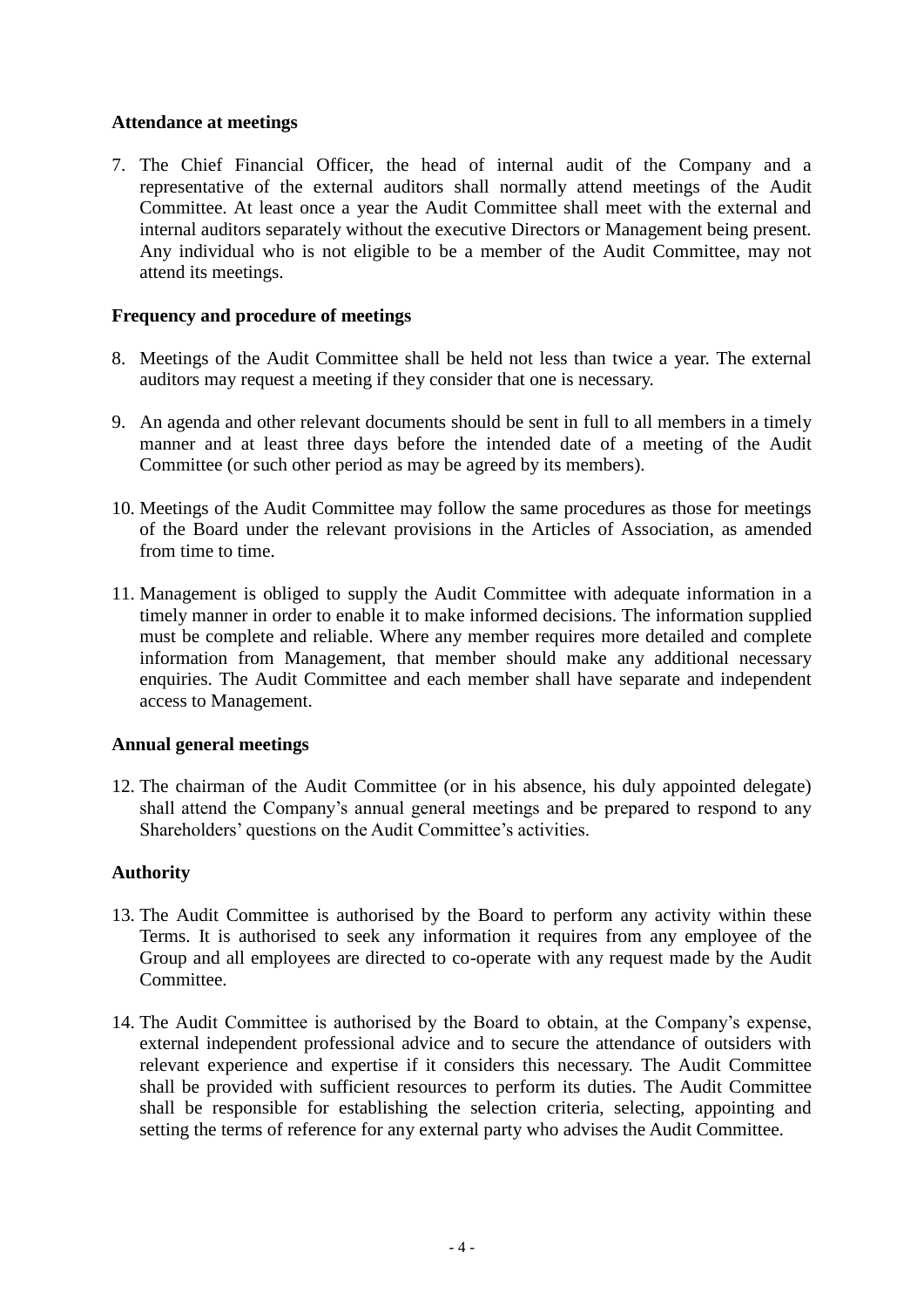# **Duties**

15. The duties of the Audit Committee shall include:

# *Relationship with the Group's auditors*

- (a) being primarily responsible for making recommendations to the Board on the appointment, reappointment and removal of the external auditor, and to approve the remuneration and terms of engagement of the external auditor, and to consider any questions of resignation or dismissal;
- (b) reviewing and monitoring the external auditor's independence and objectivity and the effectiveness of the audit process in accordance with applicable standards;
- (c) developing and implementing policy on engaging an external auditor to supply non-audit services and reporting to the Board, identifying and making recommendations on any matters where action or improvement is needed;
- (d) discussing with the external auditor before the audit commences the nature and scope of the audit and reporting obligations, and ensuring co-ordination where more than one audit firm is involved;
- (e) discussing problems and reservations arising from the interim and final audits, and any matters the external auditor may wish to discuss (in the absence of Management where necessary);

#### *Review of financial information of the Group*

- (f) monitoring integrity of the Group's financial statements, annual reports and accounts, half-year reports and, if prepared for publication, quarterly reports, and reviewing significant financial reporting judgments contained in them. In reviewing these reports before submission to the Board, the Audit Committee shall focus particularly on:
	- (i) any changes in accounting policies and practices;
	- (ii) major judgmental areas;
	- (iii) significant adjustments resulting from audit;
	- (iv) the going concern assumptions and any qualifications;
	- (v) compliance with accounting standards; and
	- (vi) compliance with the Listing Rules and legal requirements in relation to financial reporting;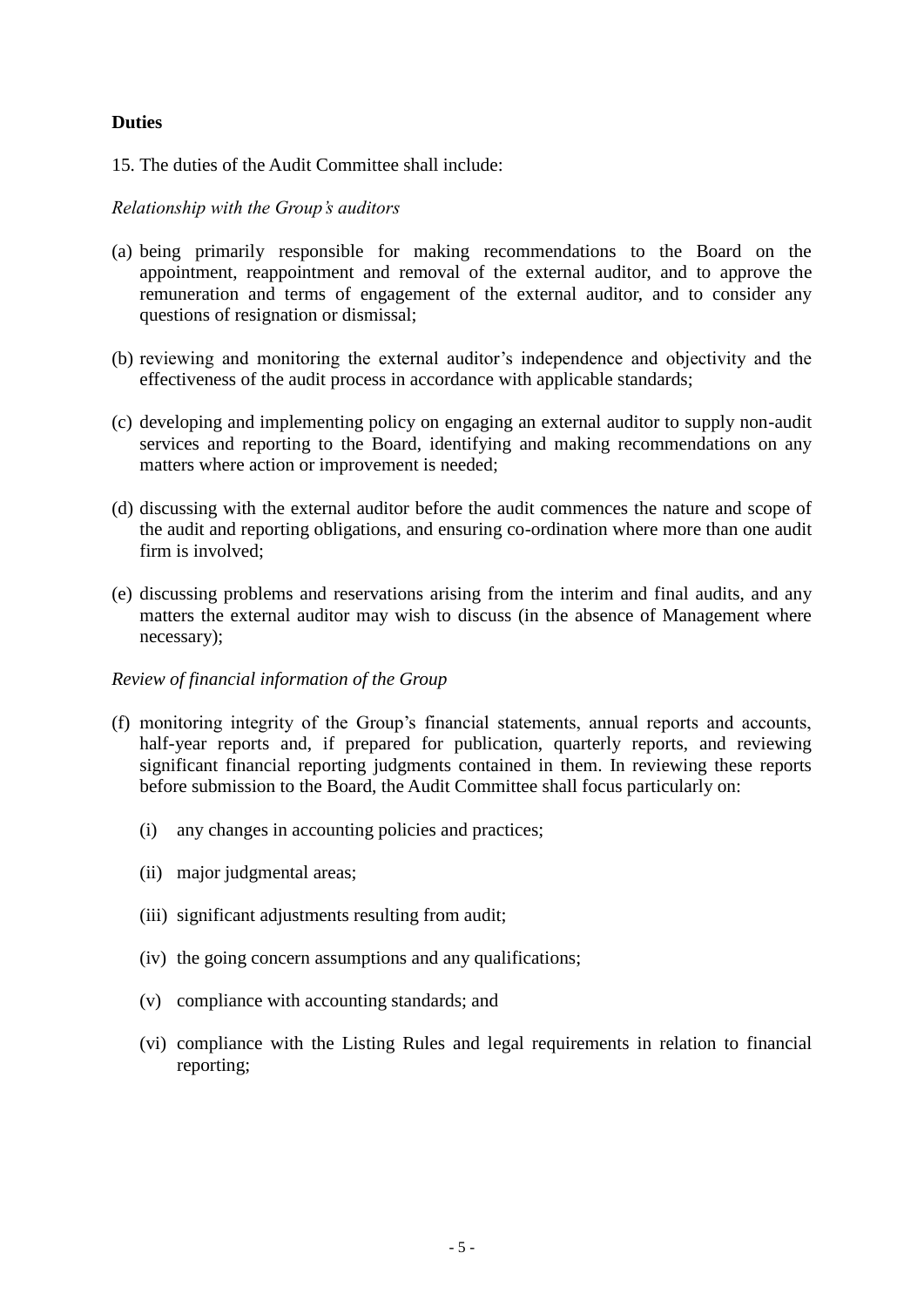- (g) in respect of **paragraph (f)** above:
	- (i) liaising with the Board and senior management;
	- (ii) meeting at least twice a year with the Company's auditors; and
	- (iii) considering any significant or unusual items that are, or may need to be, reflected in the reports and accounts and giving due consideration to any matters that have been raised by the Company's staff responsible for the accounting and financial reporting function, compliance officer or auditors;

### *Oversight of the Group's financial reporting system, risk management and internal control systems*

- (h) reviewing the Group's financial controls, and unless expressly addressed by a separate Board risk committee, or by the Board itself, to review the Group's risk management and internal control systems;
- (i) discussing the risk management and internal control systems with Management to ensure that Management has performed its duty to have effective systems. This discussion should include adequacy of resources, staff qualifications and experience, training programmes and budget of the Group's accounting and financial reporting function;
- (j) considering major investigation findings on risk management and internal control matters as delegated by the Board or on its own initiative and considering Management's response to these findings;
- (k) ensuring co-ordination between the internal and external auditors, ensuring that the internal audit function is adequately resourced and has appropriate standing within the Group and reviewing and monitoring the effectiveness of the internal audit function;
- (l) reviewing the Group's financial and accounting policies and practices;
- (m)reviewing the external auditor's management letter, any material queries raised by the auditor to Management about accounting records, financial accounts or systems of control and Management's response;
- (n) ensuring that the Board will provide a timely response to the issues raised in the external auditor's management letter;
- (o) reporting to the Board on the matters in these Terms;
- (p) reviewing arrangements by which employees of the Group may, in confidence, raise concerns about possible improprieties in financial reporting, internal control or other matters and ensuring that proper arrangements are in place for the fair and independent investigation of such matters and for appropriate follow-up action;
- (q) acting as the key representative body for overseeing the Group's relationship with the external auditor;